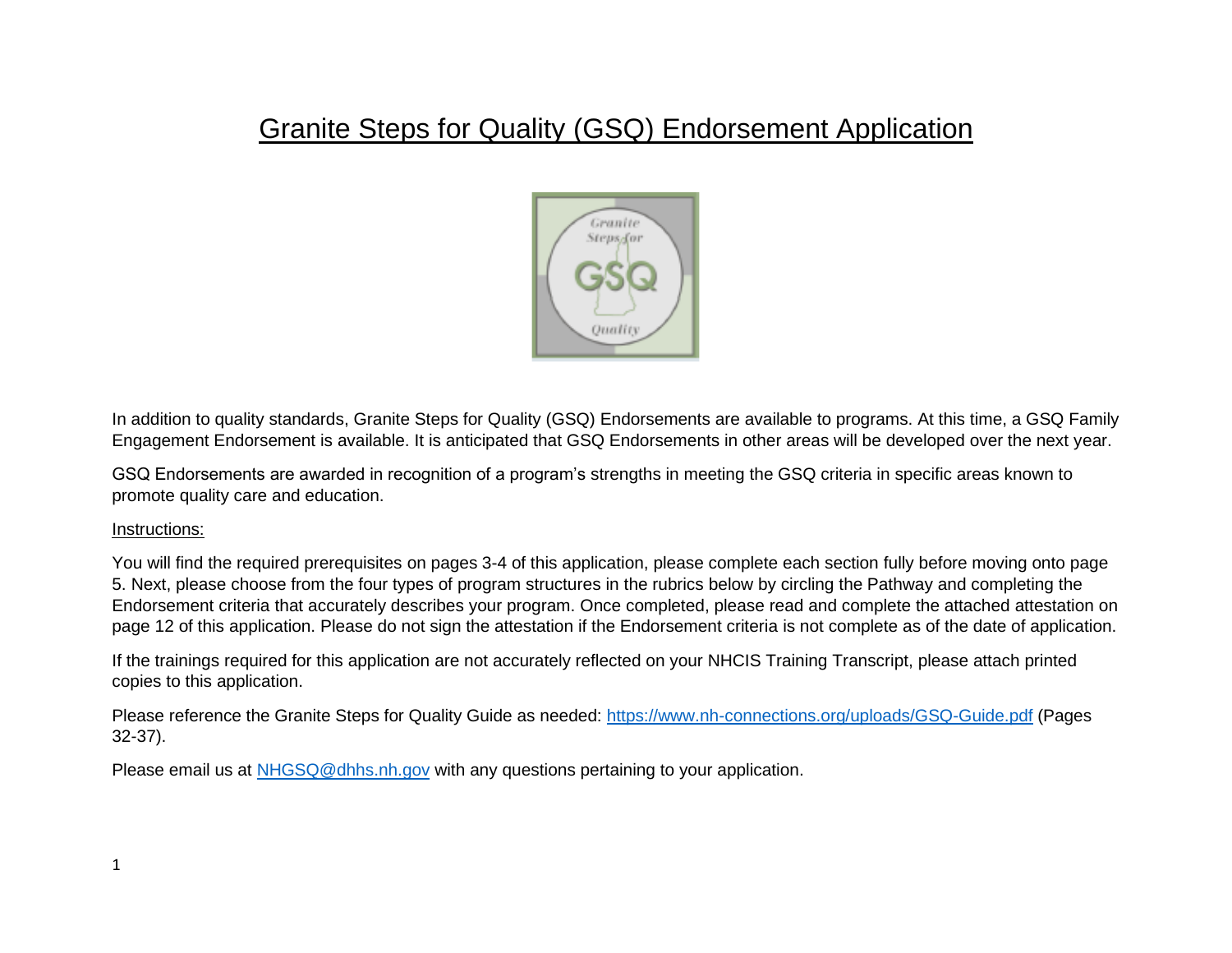# Program Information

| <b>Check Type of Application (circle one):</b>                                             |        | <b>New</b> |                    | Renewal (Every 3 Years) |
|--------------------------------------------------------------------------------------------|--------|------------|--------------------|-------------------------|
| <b>Endorsement Applying for:</b>                                                           |        |            |                    |                         |
| <b>Program Name:</b>                                                                       |        |            | <b>Federal ID:</b> |                         |
| <b>License Number:</b>                                                                     |        |            |                    |                         |
| Ages Served (Ages in program, if program has a summer OST program include in ages served): |        |            |                    |                         |
|                                                                                            |        |            |                    |                         |
| <b>Telephone Number:</b>                                                                   |        |            |                    |                         |
| <b>Address (Actual Location):</b>                                                          |        |            |                    |                         |
| City:                                                                                      | State: | Zip:       |                    |                         |
| <b>Mailing Address (if different):</b>                                                     |        |            |                    |                         |
| City:                                                                                      | State: | Zip:       |                    |                         |
| <b>Name of Program Director:</b>                                                           |        |            | Email:             |                         |
| (If applicable)                                                                            |        |            |                    |                         |
| Name of Applicant/Owner:                                                                   |        |            | Email:             |                         |
| (If different than Program Director)                                                       |        |            |                    |                         |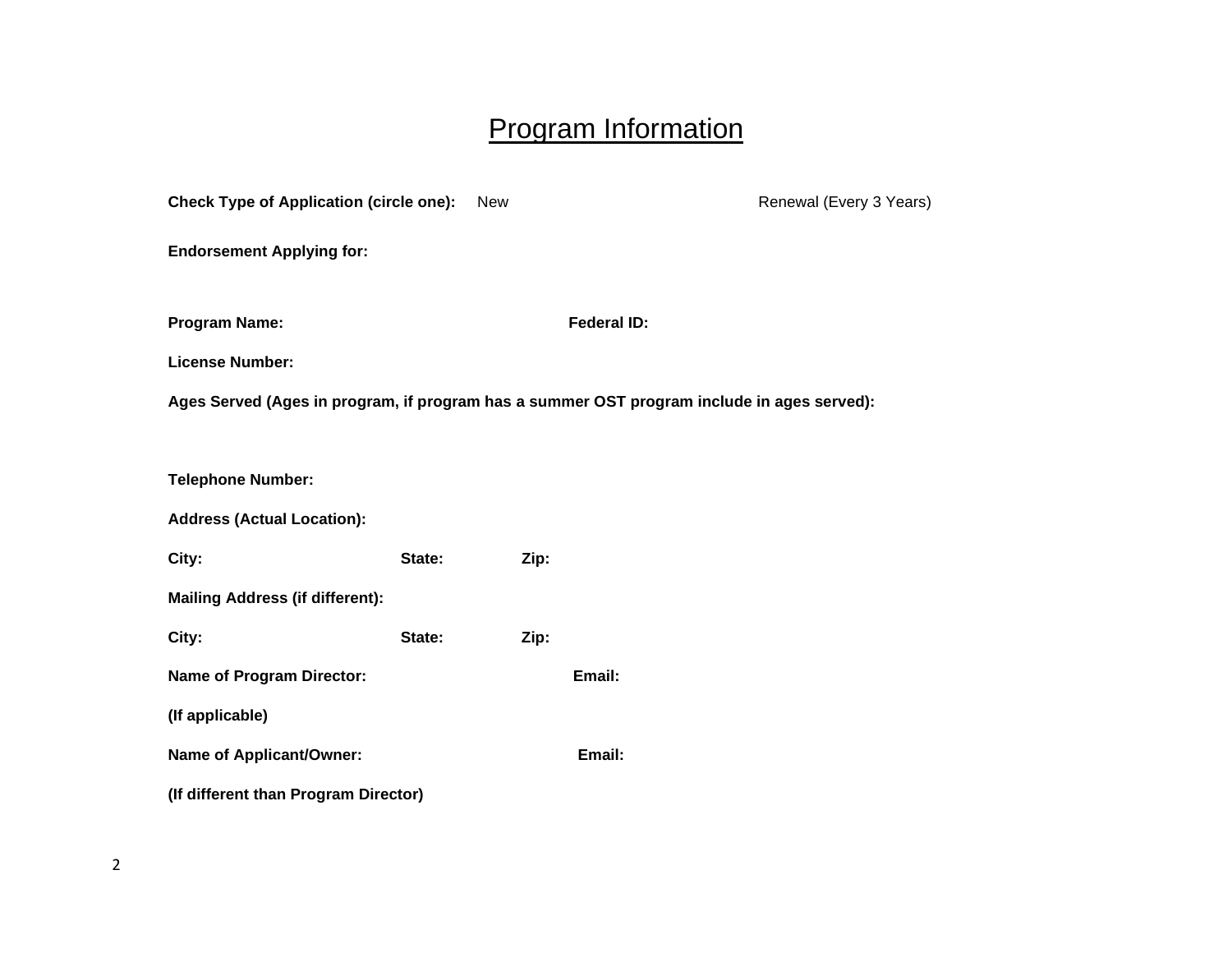| In Order to Apply                                                                                                                                                                                                            | <b>Criteria</b>                                                                                                                                                                                                                                                                                                                                                                                                                                                                                                                                                                                                                | <b>Steps to Complete</b>                                                                                                                              | <b>Verified by GSQ Staff in</b><br><b>NHCIS</b> |
|------------------------------------------------------------------------------------------------------------------------------------------------------------------------------------------------------------------------------|--------------------------------------------------------------------------------------------------------------------------------------------------------------------------------------------------------------------------------------------------------------------------------------------------------------------------------------------------------------------------------------------------------------------------------------------------------------------------------------------------------------------------------------------------------------------------------------------------------------------------------|-------------------------------------------------------------------------------------------------------------------------------------------------------|-------------------------------------------------|
| <b>Update NHCIS Program Profile</b><br>(Director/Admin)                                                                                                                                                                      | Username and Password established<br>in NHCIS.                                                                                                                                                                                                                                                                                                                                                                                                                                                                                                                                                                                 | Click Here to enter the date for the most recent<br>update to the Program's NHCIS: Program Profile.                                                   | $\Box$                                          |
| <b>NHCIS Registry Profiles</b>                                                                                                                                                                                               | Username and Password established<br>in NHCIS for all staff.                                                                                                                                                                                                                                                                                                                                                                                                                                                                                                                                                                   | □ Profiles Complete in NHCIS                                                                                                                          | $\Box$                                          |
| <b>Prerequisites</b>                                                                                                                                                                                                         | <b>Criteria</b>                                                                                                                                                                                                                                                                                                                                                                                                                                                                                                                                                                                                                | <b>Steps to Complete</b>                                                                                                                              | <b>Verified by GSQ Staff in</b><br><b>NHCIS</b> |
| <b>Child Care Program License</b>                                                                                                                                                                                            | The program holds an active child<br>care license for a minimum of 12<br>months.                                                                                                                                                                                                                                                                                                                                                                                                                                                                                                                                               | $\Box$ The program holds an active child care license<br>from the NH DHHS Child Care Licensing Unit                                                   | $\Box$                                          |
| <b>Children: The Bedrock of the Granite</b><br><b>State Presentation (included in</b><br><b>Embedded Video)</b><br>Resources: Children: the Bedrock of<br>the Granite State Presentation, Self-<br><b>Study Form</b>         | Watch the "Children: The Bedrock of<br>the Granite State" Presentation.                                                                                                                                                                                                                                                                                                                                                                                                                                                                                                                                                        | □ Fillable Self-Study PD Documentation Form<br>Uploaded in NHCIS<br>□ Printable Self-Study PD Documentation Form<br>Uploaded in NHCIS<br>(Choose one) | $\Box$                                          |
| <b>Business Practices Training</b><br><b>Resource: NH Business Management</b><br>and Director Collection Links<br>Completed by individual responsible for<br>administrative aspects of program<br>(Director/Admin. or Owner) | Complete two of the following NH<br><b>Business Management and Director</b><br>Trainings offered through Child Care<br>Aware of NH and ProSolutions:<br>Taking Care of Business: An<br>$\circ$<br><b>Administrator's Overview</b><br>Leading with Heart: How to<br>$\circ$<br><b>Build Effective Teams</b><br>Successful Coaching and<br>$\circ$<br><b>Mentoring for Employee</b><br>Growth<br>An Administrator's Overview<br>$\circ$<br>of Assessment in Early Care<br>and Education<br>*Creating a Business Plan for<br>$\circ$<br>Your Family Child Care<br>Program<br>*Budgeting and Financial<br>Planning for your Family | □ Professional Development Hours reflected in<br><b>NHCIS Training Transcript</b>                                                                     | $\Box$                                          |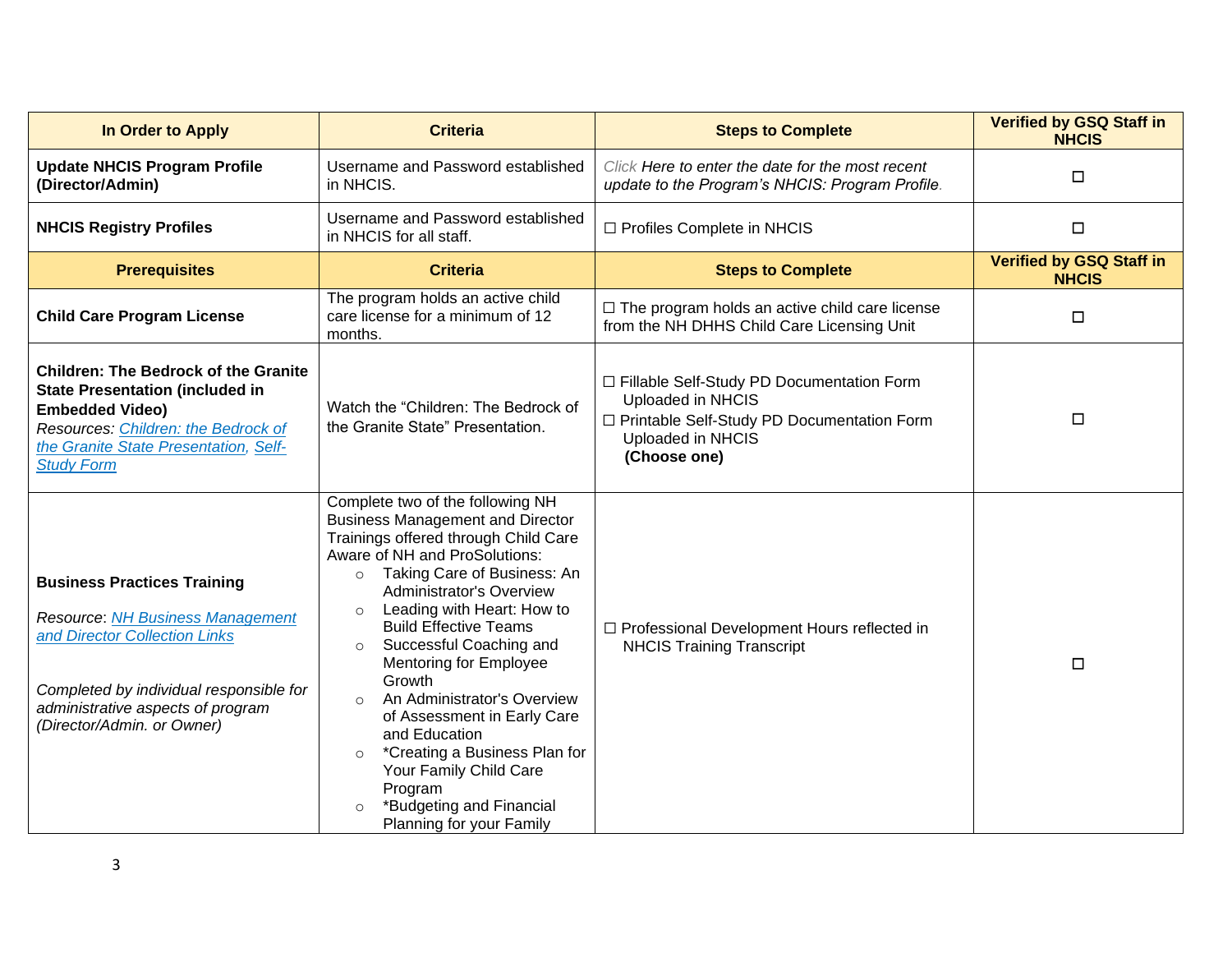|                                                                                                                                                                                                                                                                                                        | Child Care Program *These<br>trainings are most applicable<br>to Family Child Care<br>Providers |                                                                         |  |
|--------------------------------------------------------------------------------------------------------------------------------------------------------------------------------------------------------------------------------------------------------------------------------------------------------|-------------------------------------------------------------------------------------------------|-------------------------------------------------------------------------|--|
| The program is enrolled to receive<br>NH Child Care Scholarship Program<br>payments on behalf of families who<br>are eligible<br>Resource: https://www.nh-<br>connections.org/child-care-scholarship/<br>to learn more about enrolling to accept<br>the NH Child Care Scholarship<br>Program payments. | Identify your program type<br>Complete NH Child Care Scholarship<br><b>Enrollment Forms</b>     | $\Box$ Program must be accepted in NH Child Care<br>Scholarship Program |  |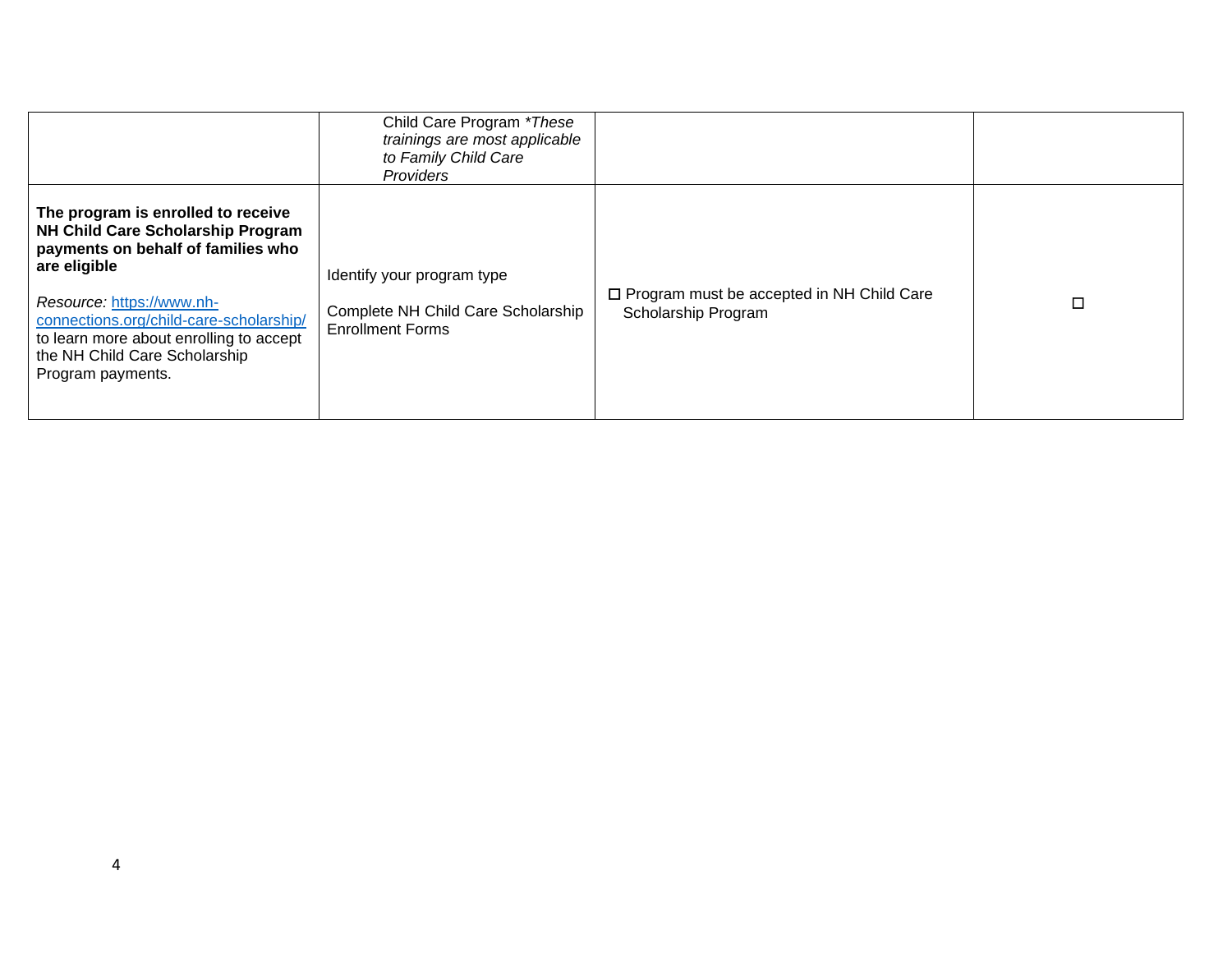| <b>Endorsement:</b><br><b>Family</b><br><b>Engagement</b> | <b>Criteria</b>                                                                                                                                                                                                                                                                                                                                                                                                                                                                                                 | <b>Pathway</b><br>1 | <b>Pathway</b><br>2 | <b>Pathway</b><br>3 | <b>Pathway</b><br>4 | <b>Steps to Complete</b>                                                                                                                                                       | <b>Verified by GSQ Staff</b> |
|-----------------------------------------------------------|-----------------------------------------------------------------------------------------------------------------------------------------------------------------------------------------------------------------------------------------------------------------------------------------------------------------------------------------------------------------------------------------------------------------------------------------------------------------------------------------------------------------|---------------------|---------------------|---------------------|---------------------|--------------------------------------------------------------------------------------------------------------------------------------------------------------------------------|------------------------------|
| Family Child Care                                         | Provider has a collaborative<br>agreement with a state<br>contracted Family Resource<br>Center (FRC) or a community<br>FRC affiliated with Family<br><b>Support NH AND</b><br>Has completed a minimum of 6<br>hours of training in Bringing<br>the Protective Factors to Life<br><b>AND</b><br>Completes a Strengthening<br><b>Families Self-Assessment and</b><br><b>Action Plan</b>                                                                                                                           |                     |                     |                     |                     | $\Box$ Program has<br>completed<br>required<br>Prerequisites<br>$\Box$ Program meets all<br>the required<br>criteria for<br>Pathway 1 and<br>has completed the<br>attestation. | $\Box$                       |
|                                                           | Provider completes a minimum<br>of 6 hours of training in<br><b>Bringing the Protective Factors</b><br>to Life AND<br>Provider completes a<br><b>Strengthening Families Self-</b><br>Assessment and Action plan<br><b>AND</b><br>Provider demonstrates the<br>implementation of: Having an<br>open door policy, hosting a<br>minimum of 2 family events<br>per year, conducting an<br>annual family survey, offering<br>on-going family communication<br>either with a monthly<br>newsletter or with an app AND |                     |                     |                     |                     | $\Box$ Program has<br>completed<br>required<br>Prerequisites<br>$\Box$ Program meets all<br>the required<br>criteria for<br>Pathway 2 and<br>has completed the<br>attestation. | $\Box$                       |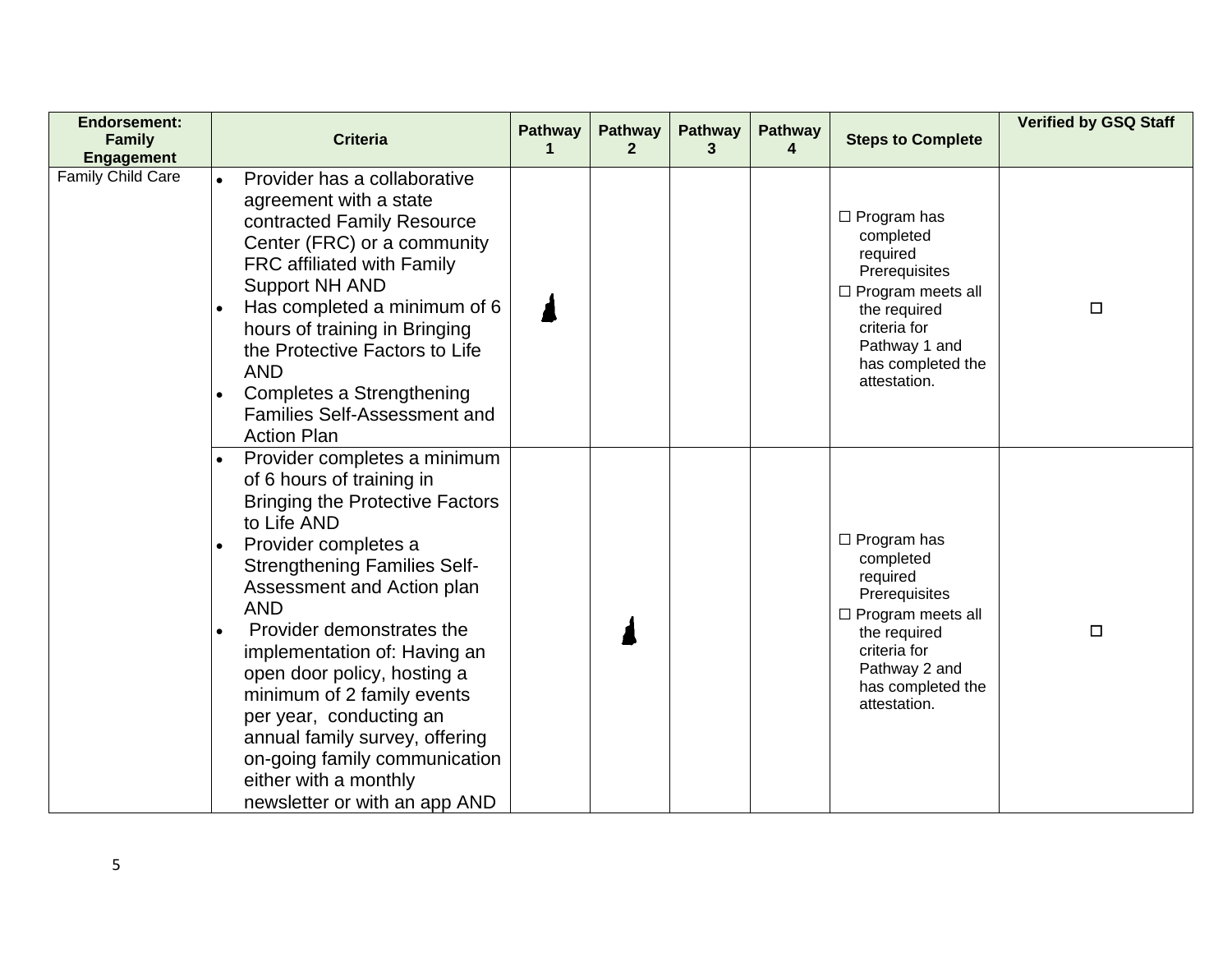|                                                           | Program demonstrates the<br>implementation of 1 of the<br>following: Provides referrals to<br>outside agencies for families,<br>Provides ideas/suggestions to<br>support learning at home,<br>Supports transitions to new<br>classrooms/programs/public<br>schools |              |              |              |              |                                                                                                                                                                                |                              |
|-----------------------------------------------------------|--------------------------------------------------------------------------------------------------------------------------------------------------------------------------------------------------------------------------------------------------------------------|--------------|--------------|--------------|--------------|--------------------------------------------------------------------------------------------------------------------------------------------------------------------------------|------------------------------|
|                                                           | Provider participates in an<br>$\bullet$<br>Early Head Start/ Child Care<br>partnership and demonstrates<br>compliance in the Federal<br><b>Review process</b>                                                                                                     |              |              |              |              | $\Box$ Program has<br>completed<br>required<br>Prerequisites<br>$\Box$ Program meets all<br>the required<br>criteria for<br>Pathway 3 and<br>has completed the<br>attestation. |                              |
|                                                           | Provider holds a current<br>$\bullet$<br><b>National Association of Family</b><br><b>Child Care Accreditation</b>                                                                                                                                                  |              |              |              |              | $\Box$ Program has<br>completed<br>required<br>Prerequisites<br>$\Box$ Program meets all<br>the required<br>criteria for<br>Pathway 4 and<br>has completed the<br>attestation. | $\Box$                       |
| <b>Endorsement:</b><br><b>Family</b><br><b>Engagement</b> | <b>Criteria</b>                                                                                                                                                                                                                                                    | Pathway<br>1 | Pathway<br>2 | Pathway<br>3 | Pathway<br>4 | <b>Steps to Complete</b>                                                                                                                                                       | <b>Verified by GSQ Staff</b> |
| Center Based<br>(Including Head                           | Child Care Program has a<br>$\bullet$<br>collaborative agreement with a<br>state contracted Family                                                                                                                                                                 |              |              |              |              | $\Box$ Program has<br>completed                                                                                                                                                | $\Box$                       |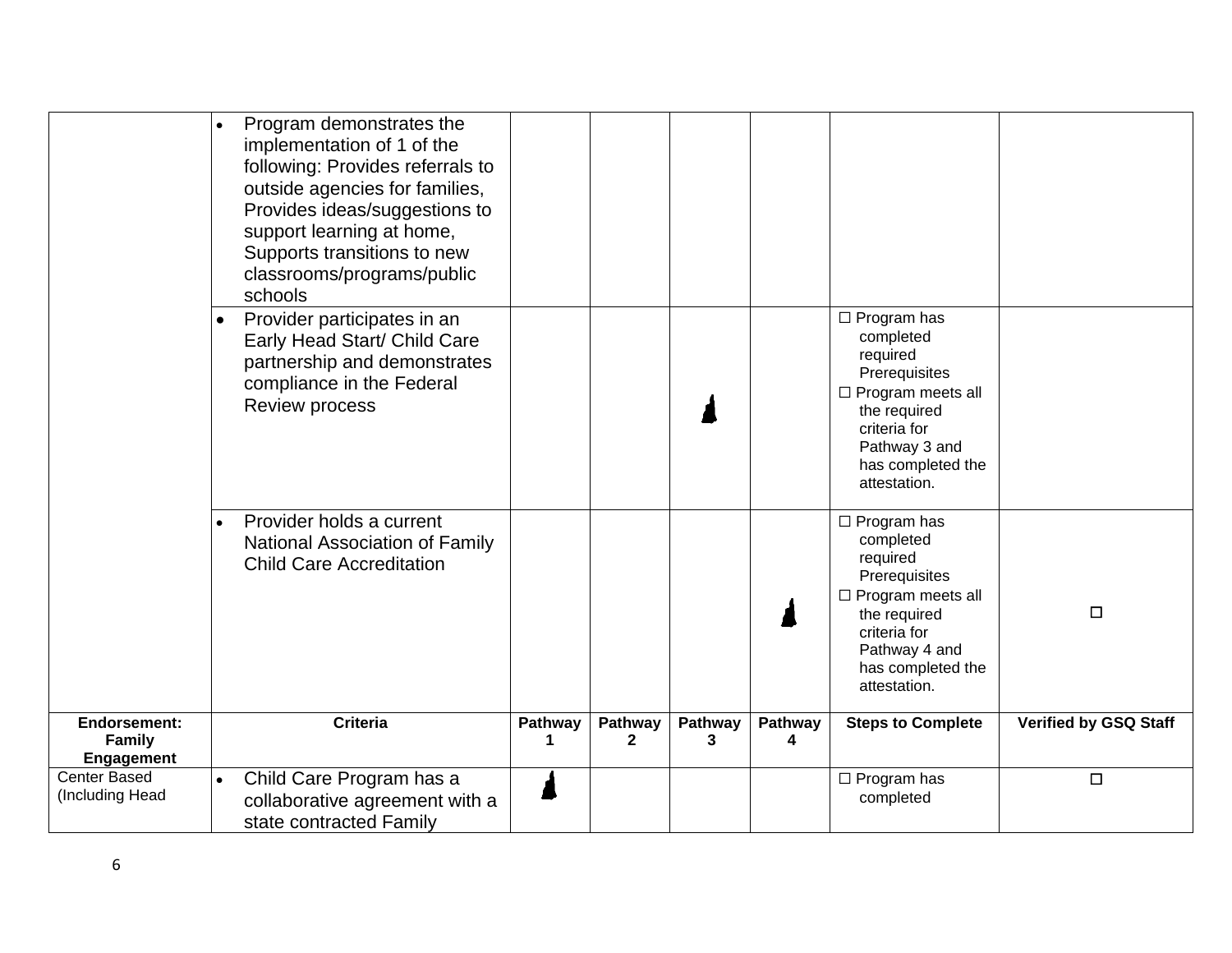| Start/ Center Based<br>Early Head Start) | Resource Center (FRC) or a<br>community FRC affiliated with<br><b>Family Support NH AND</b><br>An Administrator and 25% of<br>eligible staff complete a<br>minimum of 6 hours of training<br>in Bringing the Protective<br><b>Factors to Life AND</b><br>Program completes a<br><b>Strengthening Families Self-</b><br><b>Assessment and Action Plan</b>                                                                                                                                                                                                                                                                                                                          | required<br>Prerequisites<br>$\Box$ Program meets all<br>the required<br>criteria for<br>Pathway 1 and<br>has completed the<br>attestation.                                    |        |
|------------------------------------------|-----------------------------------------------------------------------------------------------------------------------------------------------------------------------------------------------------------------------------------------------------------------------------------------------------------------------------------------------------------------------------------------------------------------------------------------------------------------------------------------------------------------------------------------------------------------------------------------------------------------------------------------------------------------------------------|--------------------------------------------------------------------------------------------------------------------------------------------------------------------------------|--------|
|                                          | An Administrator and 25% of<br>eligible staff complete a<br>minimum of 6 hours of training<br>in Bringing the Protective<br><b>Factors to Life AND</b><br>Program completes a<br><b>Strengthening Families Self-</b><br>Assessment and Action plan<br><b>AND</b><br>Program demonstrates the<br>implementation of: Having an<br>open door policy, hosting a<br>minimum of 2 family events<br>per year, conducting an<br>annual family survey, offering<br>on-going family communication<br>either with a monthly<br>newsletter or with an app AND<br>Program demonstrates the<br>implementation of 1 of the<br>following: Provides referrals to<br>outside agencies for families, | $\Box$ Program has<br>completed<br>required<br>Prerequisites<br>$\Box$ Program meets all<br>the required<br>criteria for<br>Pathway 2 and<br>has completed the<br>attestation. | $\Box$ |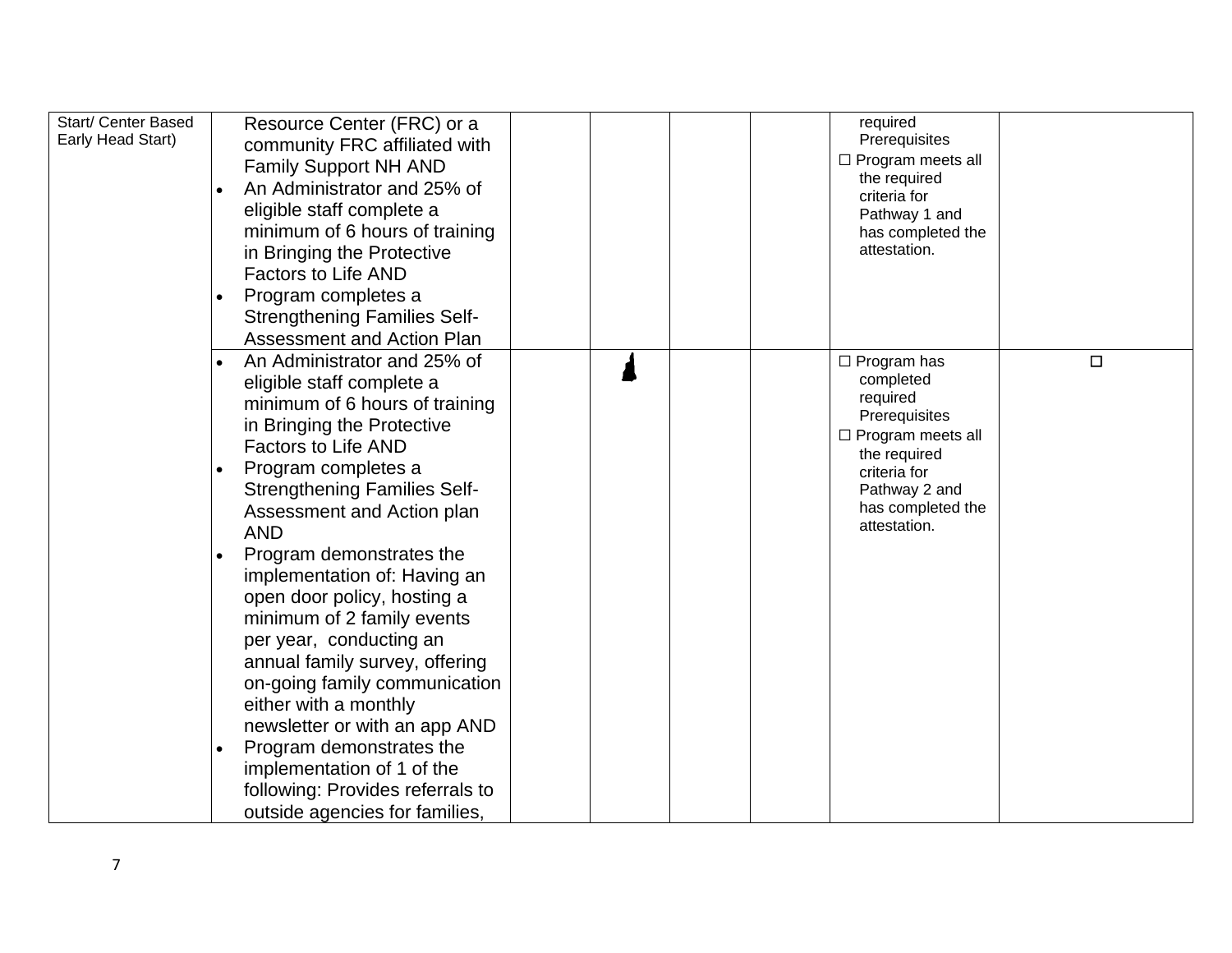|                                                           | Provides ideas/suggestions to<br>support learning at home,<br>Supports transitions to new<br>classrooms/programs/public<br>schools                                                                                 |         |                         |              |              |                                                                                                                                                                                |                              |
|-----------------------------------------------------------|--------------------------------------------------------------------------------------------------------------------------------------------------------------------------------------------------------------------|---------|-------------------------|--------------|--------------|--------------------------------------------------------------------------------------------------------------------------------------------------------------------------------|------------------------------|
|                                                           | Head Start Program: Needs to<br>$\bullet$<br>demonstrate compliance with<br><b>Federal Review</b>                                                                                                                  |         |                         |              |              | $\Box$ Program has<br>completed<br>required<br>Prerequisites<br>$\Box$ Program meets all<br>the required<br>criteria for<br>Pathway 3 and<br>has completed the<br>attestation. |                              |
|                                                           | Program holds a current<br><b>NAEYC</b> (National Association<br>for the Education of Young<br><b>Children) Accreditation AND</b><br>Program demonstrates<br>compliance with Family<br><b>Engagement Standards</b> |         |                         |              |              | $\Box$ Program has<br>completed<br>required<br>Prerequisites<br>$\Box$ Program meets all<br>the required<br>criteria for<br>Pathway 4 and<br>has completed the<br>attestation. | $\Box$                       |
| <b>Endorsement:</b><br><b>Family</b><br><b>Engagement</b> | <b>Criteria</b>                                                                                                                                                                                                    | Pathway | Pathway<br>$\mathbf{2}$ | Pathway<br>3 | Pathway<br>4 | <b>Steps to Complete</b>                                                                                                                                                       | <b>Verified by GSQ Staff</b> |
| Out-of-School Time<br>Program                             | Program has a collaborative<br>$\bullet$<br>agreement with a state<br>contracted Family Resource<br>Center (FRC) or a community<br>FRC affiliated with Family<br><b>Support NH AND</b>                             |         |                         |              |              | $\Box$ Program has<br>completed<br>required<br>Prerequisites<br>$\Box$ Program meets all<br>the required<br>criteria for<br>Pathway 1 and                                      | $\Box$                       |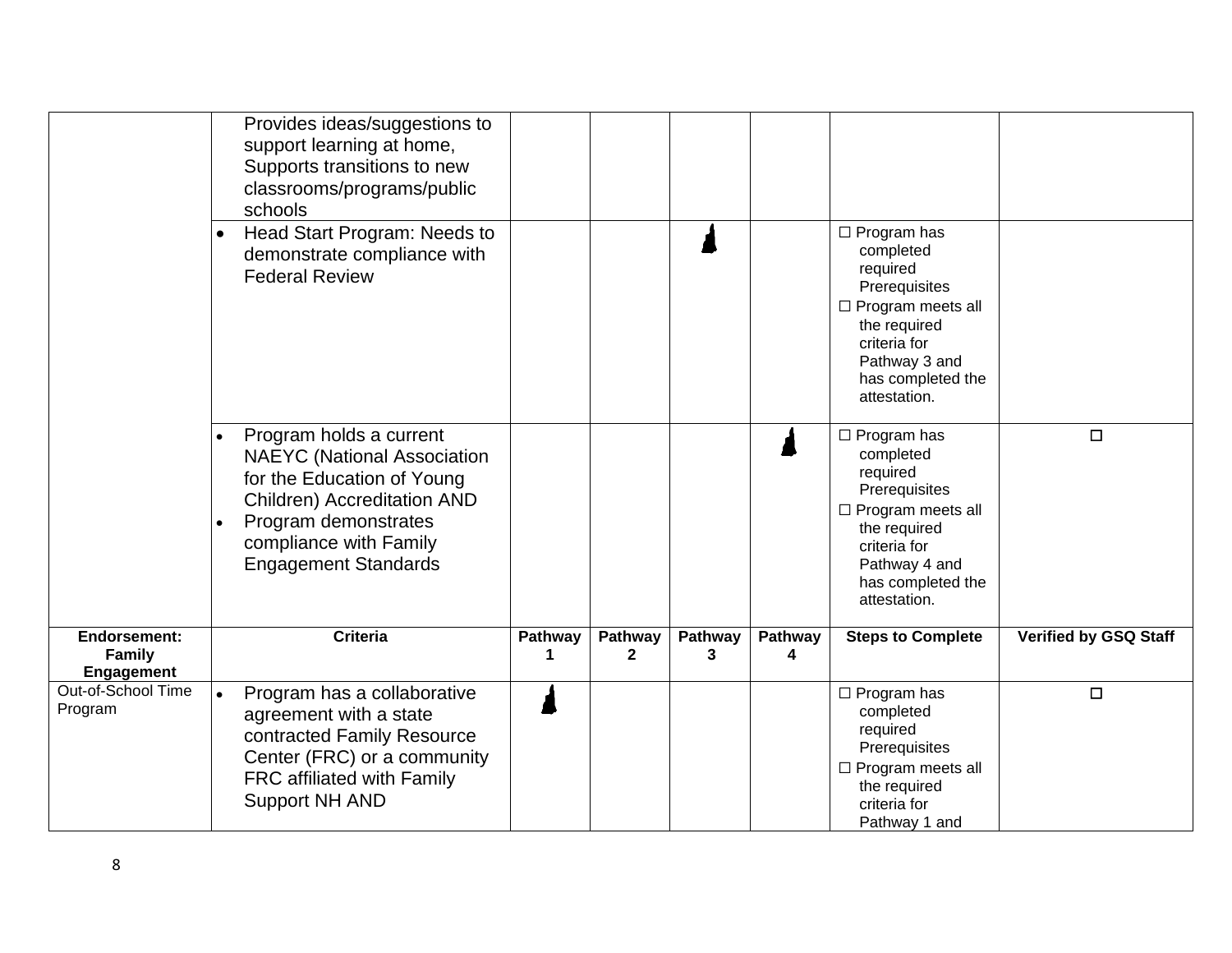|  | An Administrator and 25% of<br>eligible staff complete a<br>minimum of 6 hours of training<br>in Bringing the Protective<br><b>Factors to Life AND</b><br>Out-of-School Time Program<br>completes a Strengthening<br><b>Families Self-Assessment and</b><br><b>Action Plan</b>                                                                                                                                                                                                                                                                                                                                                                                                                                                                  |  |  | has completed the<br>attestation.                                                                                                                                              |        |
|--|-------------------------------------------------------------------------------------------------------------------------------------------------------------------------------------------------------------------------------------------------------------------------------------------------------------------------------------------------------------------------------------------------------------------------------------------------------------------------------------------------------------------------------------------------------------------------------------------------------------------------------------------------------------------------------------------------------------------------------------------------|--|--|--------------------------------------------------------------------------------------------------------------------------------------------------------------------------------|--------|
|  | An Administrator and 25% of<br>eligible staff complete a<br>minimum of 6 hours of training<br>in Bringing the Protective<br><b>Factors to Life AND</b><br>Program completes a<br><b>Strengthening Families Self-</b><br>Assessment and Action plan<br><b>AND</b><br>Program demonstrates the<br>implementation of: Having an<br>open door policy, hosting a<br>minimum of 2 family events<br>per year, conducting an<br>annual family survey, offering<br>on-going family communication<br>either with a monthly<br>newsletter or with an app AND<br>Program demonstrates the<br>implementation of 1 of the<br>following: Provides referrals to<br>outside agencies for families,<br>Provides ideas/suggestions to<br>support learning at home, |  |  | $\Box$ Program has<br>completed<br>required<br>Prerequisites<br>$\Box$ Program meets all<br>the required<br>criteria for<br>Pathway 2 and<br>has completed the<br>attestation. | $\Box$ |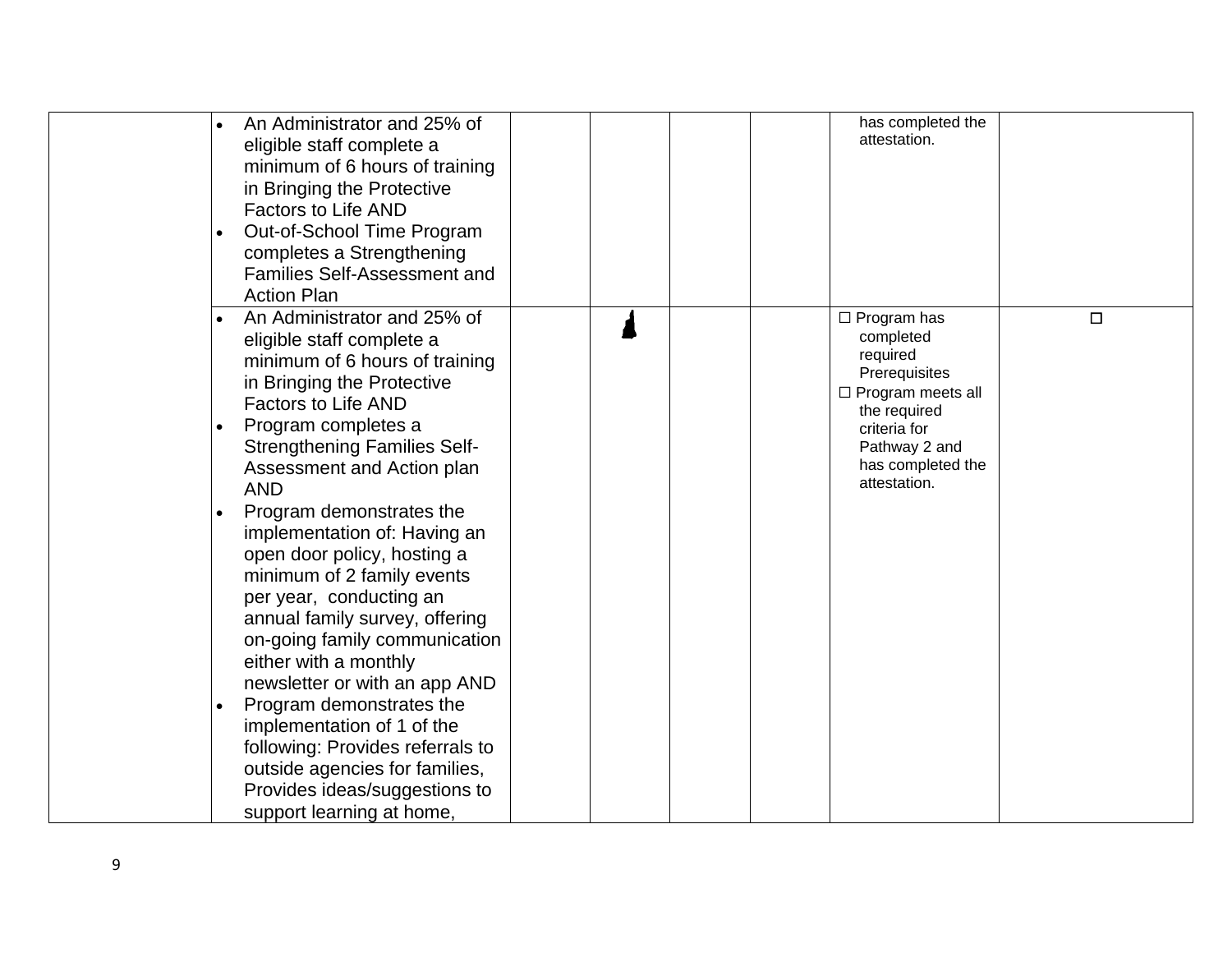|                                                                                                                                       | Supports transitions to new                                                                                                                                                                                                                                                                                                                                                                                                            |         |         |         |         |                                                                                                                                                                                |                              |
|---------------------------------------------------------------------------------------------------------------------------------------|----------------------------------------------------------------------------------------------------------------------------------------------------------------------------------------------------------------------------------------------------------------------------------------------------------------------------------------------------------------------------------------------------------------------------------------|---------|---------|---------|---------|--------------------------------------------------------------------------------------------------------------------------------------------------------------------------------|------------------------------|
|                                                                                                                                       | classrooms/programs/public                                                                                                                                                                                                                                                                                                                                                                                                             |         |         |         |         |                                                                                                                                                                                |                              |
|                                                                                                                                       | schools                                                                                                                                                                                                                                                                                                                                                                                                                                |         |         |         |         |                                                                                                                                                                                |                              |
| Endorsement:                                                                                                                          | <b>Criteria</b>                                                                                                                                                                                                                                                                                                                                                                                                                        | Pathway | Pathway | Pathway | Pathway | <b>Steps to Complete</b>                                                                                                                                                       | <b>Verified by GSQ Staff</b> |
| <b>Family</b>                                                                                                                         |                                                                                                                                                                                                                                                                                                                                                                                                                                        | 1       | 2       | 3       | 4       |                                                                                                                                                                                |                              |
| <b>Engagement</b><br><b>Center Based</b><br>Programs that<br><b>Provide Early</b><br>Childhood and Out-<br>of-School Time<br>Services | Program has a collaborative<br>agreement with a state<br>contracted Family Resource<br>Center (FRC) or a community<br>FRC affiliated with Family<br><b>Support NH AND</b><br>An Administrator and 25% of<br>eligible staff complete a<br>minimum of 6 hours of training<br>in Bringing the Protective<br><b>Factors to Life AND</b><br>Program completes a<br><b>Strengthening Families Self-</b><br><b>Assessment and Action Plan</b> |         |         |         |         | $\Box$ Program has<br>completed<br>required<br>Prerequisites<br>$\Box$ Program meets all<br>the required<br>criteria for<br>Pathway 1 and<br>has completed the<br>attestation. | $\Box$                       |
|                                                                                                                                       | An Administrator and 25% of<br>eligible staff complete a<br>minimum of 6 hours of training<br>in Bringing the Protective<br><b>Factors to Life AND</b><br>Program completes a<br><b>Strengthening Families Self-</b><br>Assessment and Action plan<br><b>AND</b><br>Program demonstrates the<br>implementation of: Having an<br>open door policy, hosting a<br>minimum of 2 family events<br>per year, conducting an                   |         |         |         |         | $\Box$ Program has<br>completed<br>required<br>Prerequisites<br>$\Box$ Program meets all<br>the required<br>criteria for<br>Pathway 2 and<br>has completed the<br>attestation. | $\Box$                       |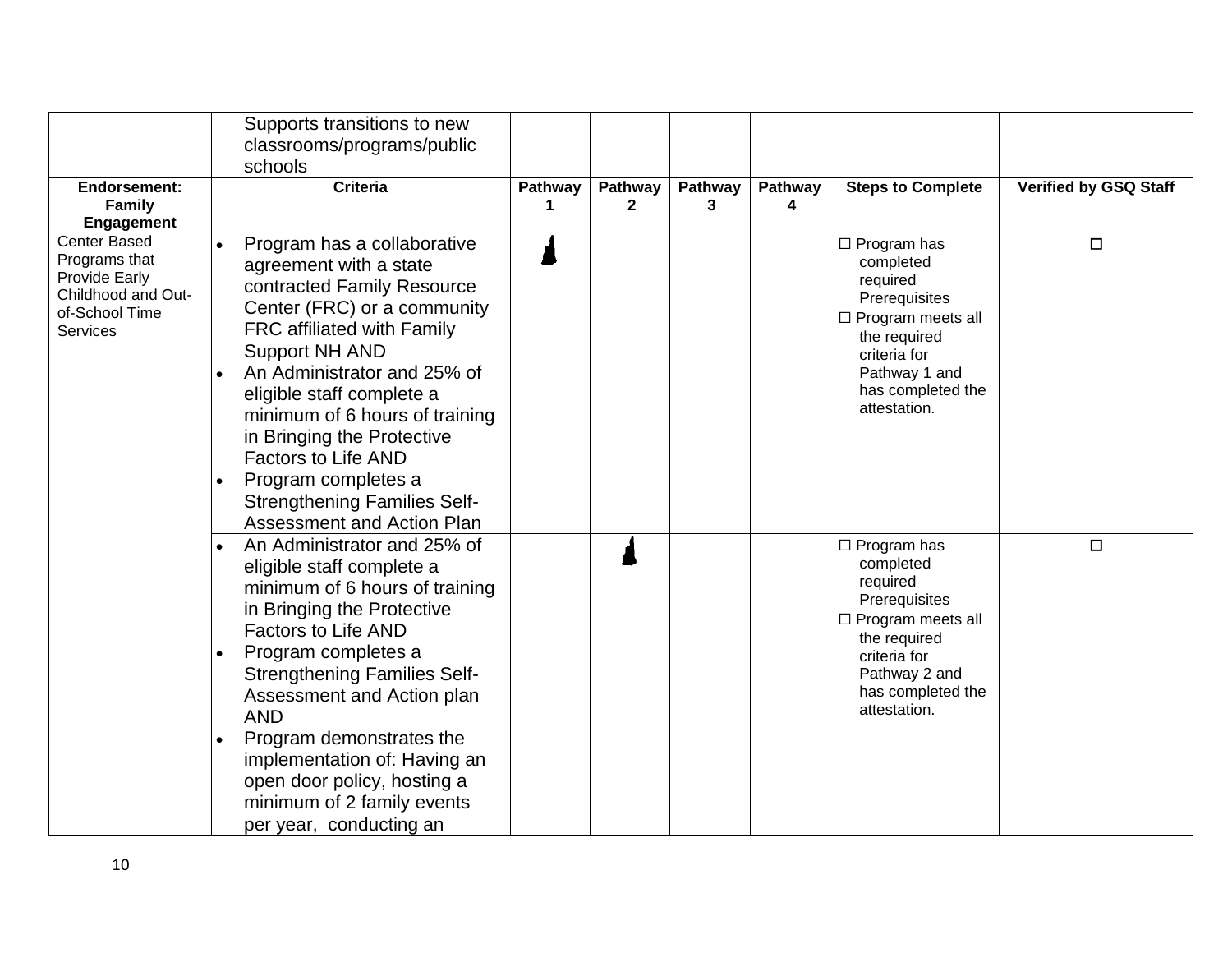|  | annual family survey, offering<br>on-going family communication<br>either with a monthly<br>newsletter or with an app AND<br>Program demonstrates the<br>implementation of 1 of the<br>following: Provides referrals to<br>outside agencies for families,<br>Provides ideas/suggestions to<br>support learning at home,<br>Supports transitions to new<br>classrooms/programs/public<br>schools |  |  |                                                                                                                                                                                |  |
|--|-------------------------------------------------------------------------------------------------------------------------------------------------------------------------------------------------------------------------------------------------------------------------------------------------------------------------------------------------------------------------------------------------|--|--|--------------------------------------------------------------------------------------------------------------------------------------------------------------------------------|--|
|  | Program holds a current<br><b>NAEYC</b> (National Association<br>for the Education of Young<br>Children) Accreditation                                                                                                                                                                                                                                                                          |  |  | $\Box$ Program has<br>completed<br>required<br>Prerequisites<br>$\Box$ Program meets all<br>the required<br>criteria for<br>Pathway 3 and<br>has completed the<br>attestation. |  |